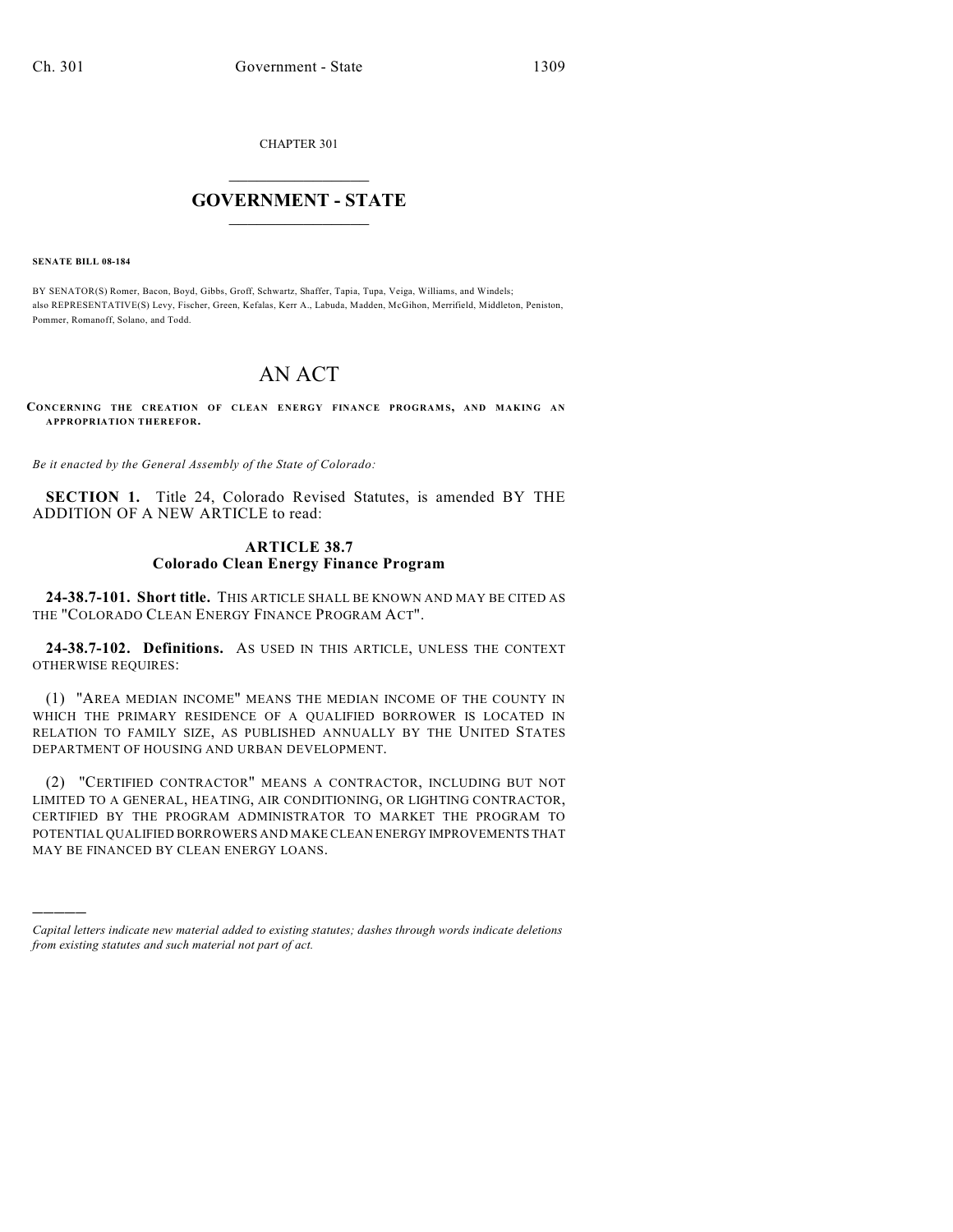(3) "CLEAN ENERGY IMPROVEMENT" MEANS ANY REPAIR OF OR ADDITION OR IMPROVEMENT TO RESIDENTIAL REAL PROPERTY COMPLETED BY OR UNDER THE SUPERVISION OF A CERTIFIED CONTRACTOR THAT IMPROVES THE ENERGY EFFICIENCY OF THE PROPERTY OR REPLACES ALL OR A PORTION OF THE ENERGY FROM NONRENEWABLE SOURCES USED IN CONNECTION WITH THE PROPERTY WITH ENERGY FROM RENEWABLE SOURCES.

(4) "CLEAN ENERGY LOAN" MEANS A LOAN IN A MAXIMUM AMOUNT OF TWELVE THOUSAND FIVE HUNDRED DOLLARS ORIGINATED BY A PARTICIPATING PUBLIC LENDER OR A PARTICIPATING PRIVATE LENDER TO A QUALIFIED BORROWER FOR THE PURPOSE OF FINANCING ONE OR MORE CLEAN ENERGY IMPROVEMENTS TO THE BORROWER'S PRIMARY RESIDENCE; EXCEPT THAT, IF THE QUALIFIED BORROWER IS A NONPROFIT CORPORATION OR LOCAL GOVERNMENT HOUSING AUTHORITY THAT PROVIDES UNITS IN A MULTI-UNIT HOUSING PROJECT AS HOMES TO INDIVIDUALS OR FAMILIES WHO MEET THE INCOME QUALIFICATIONS OF FIRST TIER OR SECOND TIER QUALIFIED BORROWERS, THE MAXIMUM AMOUNT OF A LOAN SHALL BE TWELVE THOUSAND FIVE HUNDRED DOLLARS MULTIPLIED BY THE NUMBER OF UNITS IN THE MULTI-UNIT HOUSING PROJECT PROVIDED TO THE INDIVIDUALS OR FAMILIES.

(5) "FIRST TIER QUALIFIED BORROWER" MEANS A QUALIFIED BORROWER WHOSE INCOME IS LESS THAN EIGHTY PERCENT OF AREA MEDIAN INCOME.

(6) "OFFICE" MEANS THE GOVERNOR'S ENERGY OFFICE.

(7) "PROGRAM" MEANS THE COLORADO CLEAN ENERGY FINANCE PROGRAM.

(8) "PROGRAM ADMINISTRATOR" OR "ADMINISTRATOR" MEANS ONE OR MORE ENTITIES SELECTED BY THE OFFICE TO:

(a) MARKET THE PROGRAM;

(b) RECRUIT, TRAIN, AND CERTIFY CONTRACTORS;

(c) MEASURE AND VERIFY, IN ACCORDANCE WITH STANDARDS ESTABLISHED BY THE OFFICE, ENERGY, EMISSIONS, AND GROSS AND NET COST SAVINGS RESULTING FROM CLEAN ENERGY IMPROVEMENTS FINANCED BY CLEAN ENERGY LOANS ORIGINATED AND SERVICED BY PARTICIPATING PUBLIC LENDERS AND PRIVATE LENDERS;

(d) ENCOURAGE HOMEOWNERS TO PARTICIPATE IN UTILITY DEMAND SIDE MANAGEMENT PROGRAMS WHERE APPLICABLE; AND

(e) PERFORM SUCH OTHER DUTIES AS MAY BE AUTHORIZED IN THIS ARTICLE OR REQUIRED BY THE OFFICE.

(9) "PROGRAM FUND" MEANS THE CLEAN ENERGY PROGRAM FUND CREATED IN SECTION 24-38.7-103 (2) (a).

(10) "PUBLIC LENDER" MEANS A COUNTY, MUNICIPALITY, DISTRICT, AUTHORITY, OR OTHER POLITICAL SUBDIVISION OF THE STATE AUTHORIZED TO MAKE ECONOMIC DEVELOPMENT, AFFORDABLE HOUSING, OR HOUSING REHABILITATION LOANS.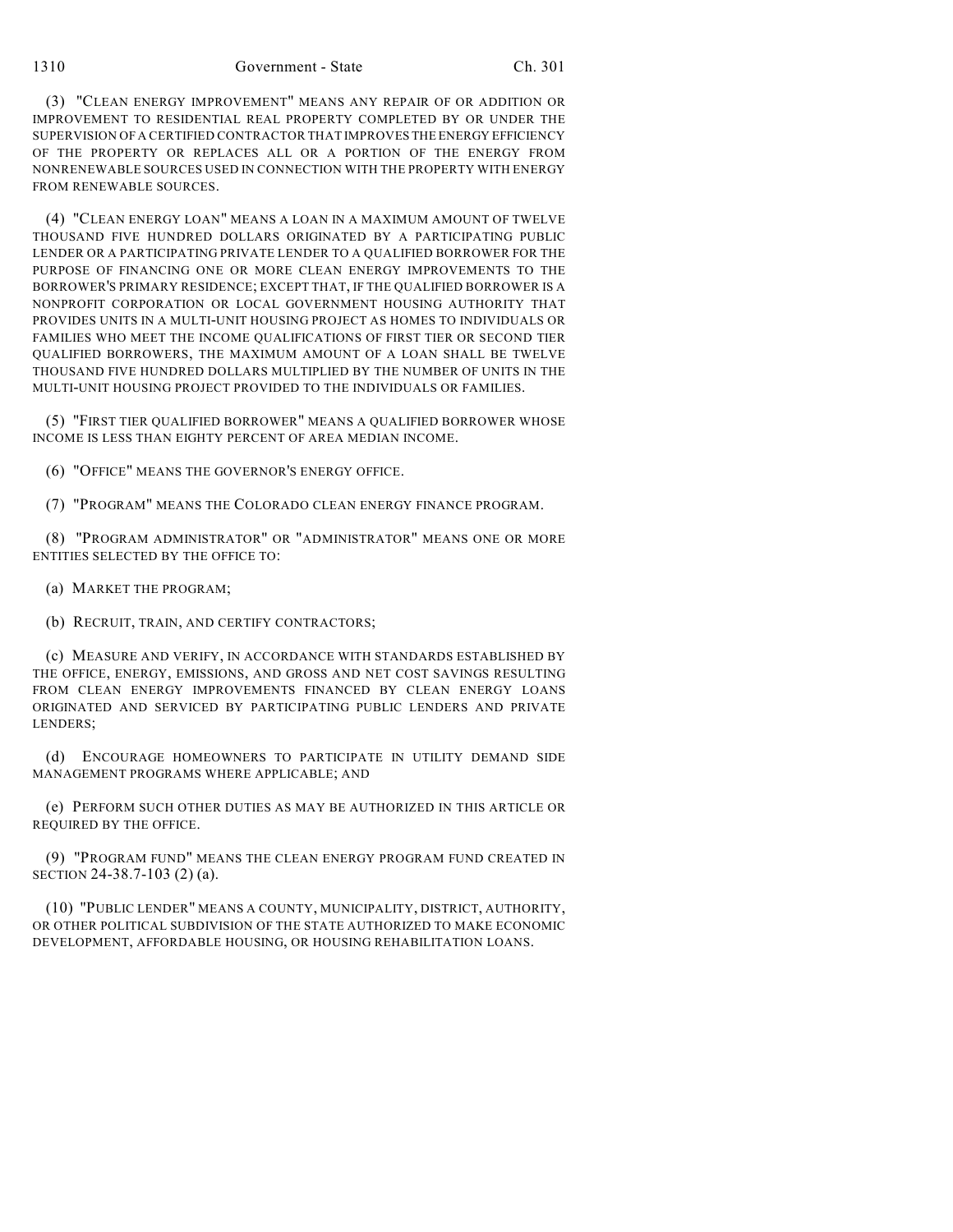#### Ch. 301 Government - State 1311

(11) "QUALIFIED BORROWER" MEANS AN INDIVIDUAL OR FAMILY WHO OWNS HIS, HER, OR THEIR PRIMARY RESIDENCE AND SATISFIES LENDING GUIDELINES ESTABLISHED BY THE PROGRAM ADMINISTRATOR OR A COLORADO CHARITABLE NONPROFIT CORPORATION EXEMPT FROM TAXATION UNDER SECTION 501 (c) (3) OF THE FEDERAL "INTERNAL REVENUE CODE OF 1986", AS AMENDED, OR COUNTY OR MUNICIPAL HOUSING AUTHORITY THAT PROVIDES HOMES FOR OWNERSHIP OR RENTAL TO HOMEOWNERS OR RENTERS WHO MEET THE INCOME QUALIFICATIONS OF FIRST TIER OR SECOND TIER QUALIFIED BORROWERS.

(12) "SECOND TIER QUALIFIED BORROWER" MEANS A QUALIFIED BORROWER WHOSE INCOME IS EIGHTY PERCENT OR MORE, BUT LESS THAN ONE HUNDRED TWENTY PERCENT, OF AREA MEDIAN INCOME.

(13) "THIRD TIER QUALIFIED BORROWER" MEANS A QUALIFIED BORROWER WHOSE INCOME IS ONE HUNDRED TWENTY PERCENT OR MORE OF AREA MEDIAN INCOME.

**24-38.7-103. Governor's energy office - powers and duties - funds created.** (1) THE COLORADO CLEAN ENERGY FINANCE PROGRAM IS HEREBY CREATED. THE OFFICE SHALL OVERSEE THE PROGRAM AND THE PROGRAM ADMINISTRATOR AND SHALL, IN ADDITION TO EXERCISING ANY OTHER POWERS AND PERFORMING ANY OTHER DUTIES SPECIFIED IN THIS ARTICLE:

(a) SELECT THE PROGRAM ADMINISTRATOR IN ACCORDANCE WITH THE PROVISIONS OF THE "PROCUREMENT CODE", ARTICLES 101 TO 112 OF THIS TITLE. IN SELECTING THE PROGRAM ADMINISTRATOR, THE OFFICE SHALL CONSIDER THE EXTENT TO WHICH A POTENTIAL PROGRAM ADMINISTRATOR HAS DEMONSTRATED EXPERIENCE IN RECRUITING, TRAINING, AND CERTIFYING CONTRACTORS OR CAN OTHERWISE ESTABLISH THAT IT WILL BE ABLE TO PERFORM SUCH FUNCTIONS.

(b) DIRECTLY MARKET THE PROGRAM TO THE GENERAL PUBLIC OR CONTRACT WITH THE PROGRAM ADMINISTRATOR FOR THE MARKETING OF THE PROGRAM TO THE GENERAL PUBLIC;

(c) DEVELOP AND OPERATE OR CONTRACT WITH THE PROGRAM ADMINISTRATOR FOR THE DEVELOPMENT AND OPERATION OF A QUALITY ASSURANCE, MEASUREMENT, AND VERIFICATION PROGRAM TO:

(I) MONITOR THE QUALITY OF CLEAN ENERGY IMPROVEMENT INSTALLATIONS; AND

(II) MEASURE AND REPORT ON ENERGY, EMISSIONS, AND GROSS AND NET COST SAVINGS RESULTING FROM CLEAN ENERGY IMPROVEMENTS FINANCED BY CLEAN ENERGY LOANS;

(d) DETERMINE, IN CONSULTATION WITH THE STATE TREASURER, WHEN THE ADMINISTRATIVE AND PROCEDURAL FRAMEWORK FOR THE PROGRAM AND THE AVAILABLE ADMINISTRATIVE AND FINANCIAL RESOURCES FOR THE PROGRAM ARE SUFFICIENTLY DEVELOPED TO ALLOW THE OFFICE TO EFFECTIVELY OVERSEE THE PROGRAM. NO CLEAN ENERGY LOAN SHALL BE MARKETED TO A POTENTIAL QUALIFIED BORROWER, APPLIED FOR BY A POTENTIAL QUALIFIED BORROWER, OR MADE TO A QUALIFIED BORROWER UNTIL THE OFFICE HAS DETERMINED THAT IT IS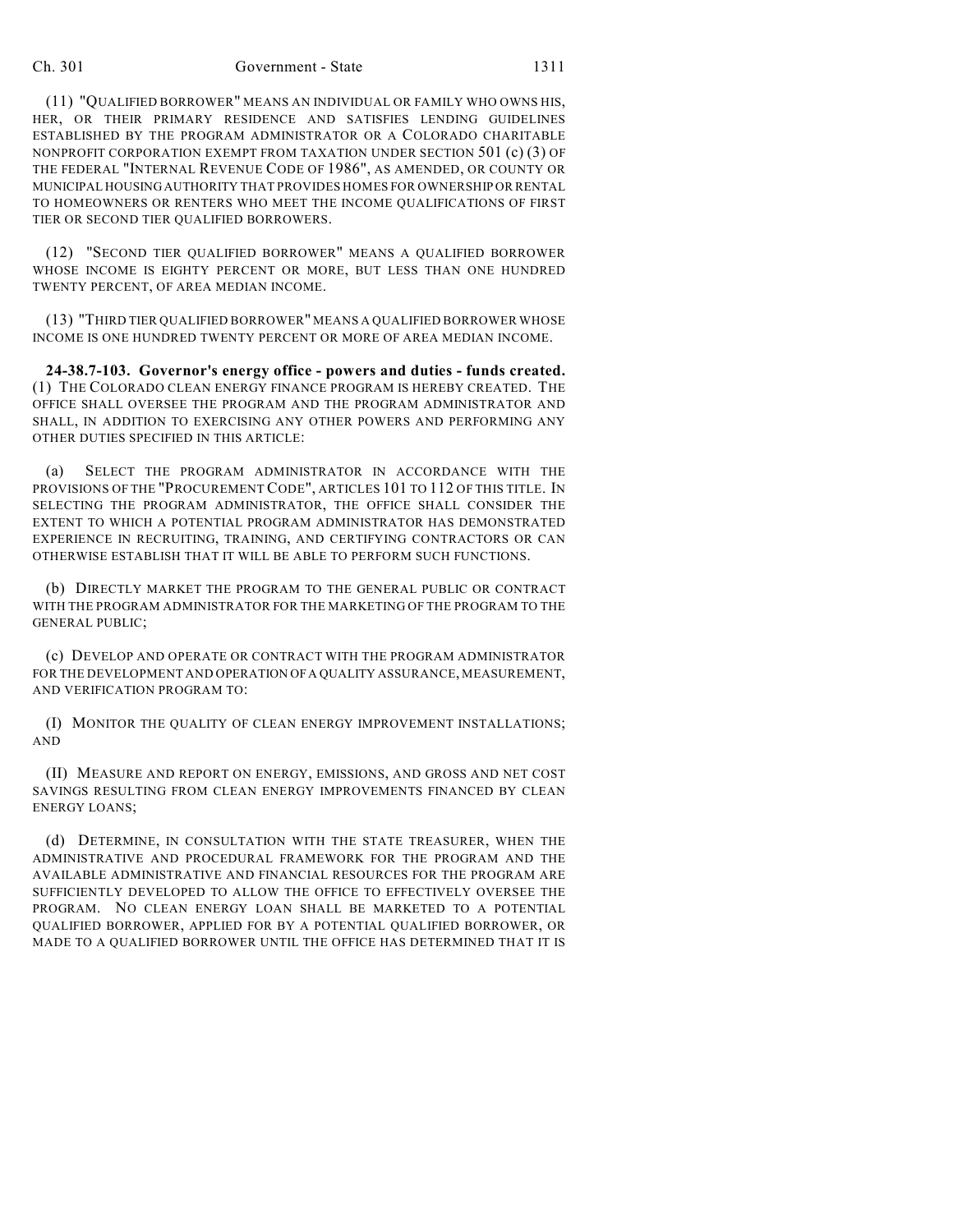READY TO EFFECTIVELY OVERSEE THE PROGRAM AND INSTRUCTED CERTIFIED CONTRACTORS TO BEGIN MARKETING CLEAN ENERGY LOANS.

(e) EXERCISE SUCH OTHER POWERS AND PERFORM SUCH OTHER DUTIES NECESSARY OR INCIDENTAL TO OR IMPLIED FROM THE SPECIFIC POWERS AND DUTIES SPECIFIED IN THIS ARTICLE.

(2) (a) THE CLEAN ENERGY PROGRAM FUND IS HEREBY CREATED IN THE STATE TREASURY, AND THE FOLLOWING ACCOUNTS ARE HEREBY CREATED IN THE FUND:

(I) THE LOAN BUY-DOWN ACCOUNT; AND

## (II) THE LOAN LOSS RESERVE ACCOUNT.

(b) THE PROGRAM FUND AND THE ACCOUNTS OF THE PROGRAM FUND SHALL CONSIST OF SUCH MONEYS AS THE GENERAL ASSEMBLY MAY APPROPRIATE THERETO FROM THE CLEAN ENERGY FUND CREATED IN SECTION 27-75-1201 (1) AND ANY GIFTS, GRANTS, OR DONATIONS THAT MAY BE MADE TO THE PROGRAM FUND. IN ACCORDANCE WITH SECTION 24-36-113 (1) (a), WHICH REQUIRES THE STATE TREASURER, IN MAKING INVESTMENTS, TO USE PRUDENCE AND CARE TO PRESERVE THE PRINCIPAL AND TO SECURE THE MAXIMUM RATE OF INTEREST CONSISTENT WITH SAFETY AND LIQUIDITY, IF THE GENERAL ASSEMBLY CHOOSES NOT TO APPROPRIATE MONEYS TO THE PROGRAM FUND OR TO THE ACCOUNTS OF THE PROGRAM FUND, NOTHING IN THIS ARTICLE SHALL BE DEEMED TO REQUIRE THE STATE TREASURER TO CREDIT ANY MONEYS TO THE PROGRAM FUND OR THE ACCOUNTS OF THE PROGRAM FUND. ALL INTEREST AND INCOME EARNED ON THE DEPOSIT AND INVESTMENT OF MONEYS IN THE PROGRAM FUND AND THE ACCOUNTS OF THE PROGRAM FUND SHALL BE USED FOR THE LOAN BUY-DOWN ACCOUNT AND THE LOAN LOSS RESERVE ACCOUNT. MONEYS IN THE LOAN BUY-DOWN ACCOUNT AND LOAN LOSS RESERVE ACCOUNT OF THE PROGRAM FUND SHALL REMAIN IN THE ACCOUNTS AND SHALL NOT BE TRANSFERRED TO THE GENERAL FUND OR ANY OTHER FUND AT THE END OF ANY FISCAL YEAR.

(3) (a) ALL MONEYS IN THE PROGRAM FUND ARE CONTINUOUSLY APPROPRIATED TO THE OFFICE, AND THE OFFICE SHALL MAKE PAYMENTS FROM THE LOAN BUY-DOWN ACCOUNT OF THE PROGRAM FUND TO PARTICIPATING PUBLIC LENDERS AND PRIVATE LENDERS TO COMPENSATE THE LENDERS FOR THE REDUCTION IN THE AMOUNT OF FUTURE INTEREST PAYMENTS RESULTING FROM THE PROVISION OF CLEAN ENERGY LOANS TO FIRST TIER AND SECOND TIER QUALIFIED BORROWERS AT THE BELOW-MARKET INTEREST RATES SPECIFIED IN SECTION 24-38.7-104 (2) (a) (I) AND (2) (a) (II). THE OFFICE SHALL PAY THE COMPENSATION FOR EACH CLEAN ENERGY LOAN BY PAYING TO THE LENDER A LUMP SUM EQUAL TO THE PRESENT VALUE OF THE REDUCTION IN FUTURE INTEREST PAYMENTS ON THE DATE THE LOAN CLOSES.

(b) THE OFFICE SHALL MAKE PAYMENTS FROM THE LOAN LOSS RESERVE ACCOUNT OF THE PROGRAM FUND TO COMPENSATE PARTICIPATING PUBLIC LENDERS AND PRIVATE LENDERS FOR THE UNCOLLECTIBLE AMOUNT OF CLEAN ENERGY LOANS ANY SUCH LENDERS HAVE WRITTEN OFF. THE OFFICE SHALL PAY THE COMPENSATION FOR EACH UNCOLLECTIBLE CLEAN ENERGY LOAN BY PAYING TO THE LENDER A LUMP SUM EQUAL TO THE PRESENT VALUE OF THE UNCOLLECTIBLE PORTION OF THE LOAN ON THE DATE THE LENDER WROTE IT OFF.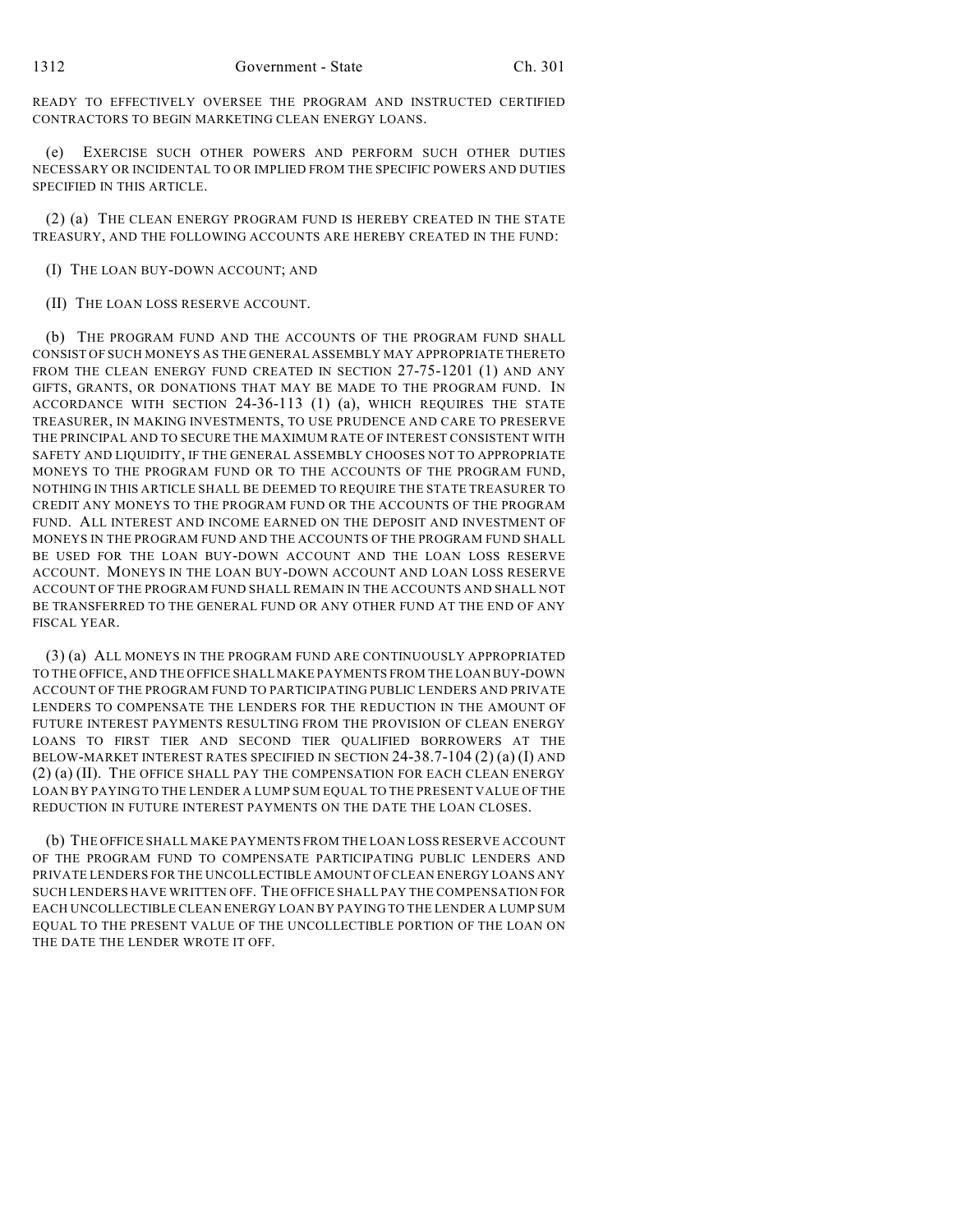#### Ch. 301 Government - State 1313

(c) THE STATE TREASURER SHALL PERIODICALLY TRANSFER MONEYS FROM THE LOAN BUY-DOWN ACCOUNT OF THE PROGRAM FUND TO THE LOAN LOSS RESERVE ACCOUNT OF THE PROGRAM FUND TO ENSURE THAT THE BALANCE OF THE LOAN LOSS RESERVE ACCOUNT IS AT LEAST FIVE PERCENT OF THE TOTAL PRINCIPAL AMOUNT OF OUTSTANDING CLEAN ENERGY LOANS MADE BY PARTICIPATING PUBLIC LENDERS AND PRIVATE LENDERS. THE ADMINISTRATOR SHALL UPDATE THE STATE TREASURER REGARDING OUTSTANDING CLEAN ENERGY LOANS ORIGINATED BY SUCH LENDERS AS REQUIRED BY THE STATE TREASURER SO THAT THE STATE TREASURER CAN ACCURATELY DETERMINE THE APPROPRIATE AMOUNT AND TIMING OF TRANSFERS.

(d) THE STATE TREASURER MAY INVEST UP TO A TOTAL AMOUNT OF THIRTY MILLION DOLLARS OF STATE MONEYS IN BONDS OR NOTES ISSUED BY PARTICIPATING PUBLIC OR PRIVATE LENDERS FOR THE PURPOSE OF FUNDING CLEAN ENERGY LOANS DURING THE 2008-09, 2009-10, AND 2010-11 FISCAL YEARS SUBJECT TO THE LIMITATION THAT THE STATE TREASURER MAY INVEST NO MORE THAN TEN MILLION DOLLARS DURING THE 2008-09 FISCAL YEAR AND NO MORE THAN A TOTAL AMOUNT OF TWENTY MILLION DOLLARS DURING THE 2008-09 AND 2009-10 FISCAL YEARS.

**24-38.7-104. Program administrator - training and certification of contractors - reporting.** (1) IN ACCORDANCE WITH TERMS CONTRACTUALLY AGREED TO BY THE PROGRAM ADMINISTRATOR AND THE OFFICE, ACTING ON BEHALF OF THE STATE, THE PROGRAM ADMINISTRATOR SHALL IMPLEMENT AND ADMINISTER THE PROGRAM BY:

(a) RECRUITING, SELECTING, SCREENING, TRAINING, AND CERTIFYING CONTRACTORS, INCLUDING BUT NOT LIMITED TO GENERAL, HEATING, AIR CONDITIONING, AND LIGHTING CONTRACTORS, TO BE CERTIFIED CONTRACTORS CAPABLE OF MARKETING THE PROGRAM AND COMPLETING CLEAN ENERGY IMPROVEMENTS. THE PROGRAM ADMINISTRATOR MAY CHARGE CONTRACTORS A REASONABLE FEE FOR TRAINING AND CERTIFICATION, AND THE RECRUITING, SELECTION, SCREENING, TRAINING, AND CERTIFICATION PROCESS SHALL INCLUDE, AT A MINIMUM:

(I) DIRECT MARKETING OF THE PROGRAM TO CONTRACTORS;

(II) FINANCIAL AND BUSINESS PRACTICES BACKGROUND CHECKS OF CONTRACTORS SEEKING TO BECOME CERTIFIED CONTRACTORS; AND

(III) INITIAL TRAINING THAT INCLUDES:

(A) EDUCATION REGARDING THE ELEMENTS OF THE PROGRAM, THE FINANCIAL AND ENVIRONMENTAL BENEFITS OF CLEAN ENERGY IMPROVEMENTS, INCLUDING BUT NOT LIMITED TO SPECIFIC EDUCATION REGARDING PRODUCTS QUALIFIED TO BEAR THE FEDERAL ENERGY STAR LABEL, AND RECOMMENDED MEANS OF MARKETING THE PROGRAM TO POTENTIAL PROGRAM CUSTOMERS; AND

(B) THE PROVISION OF INFORMATION REGARDING ADDITIONAL REQUIRED TRAINING AND OTHER REQUIREMENTS FOR CONTRACTORS WHO MAY WISH TO BECOME PREFERRED CONTRACTORS UNDER THE FEDERAL HOME PERFORMANCE WITH ENERGY STAR PROGRAM.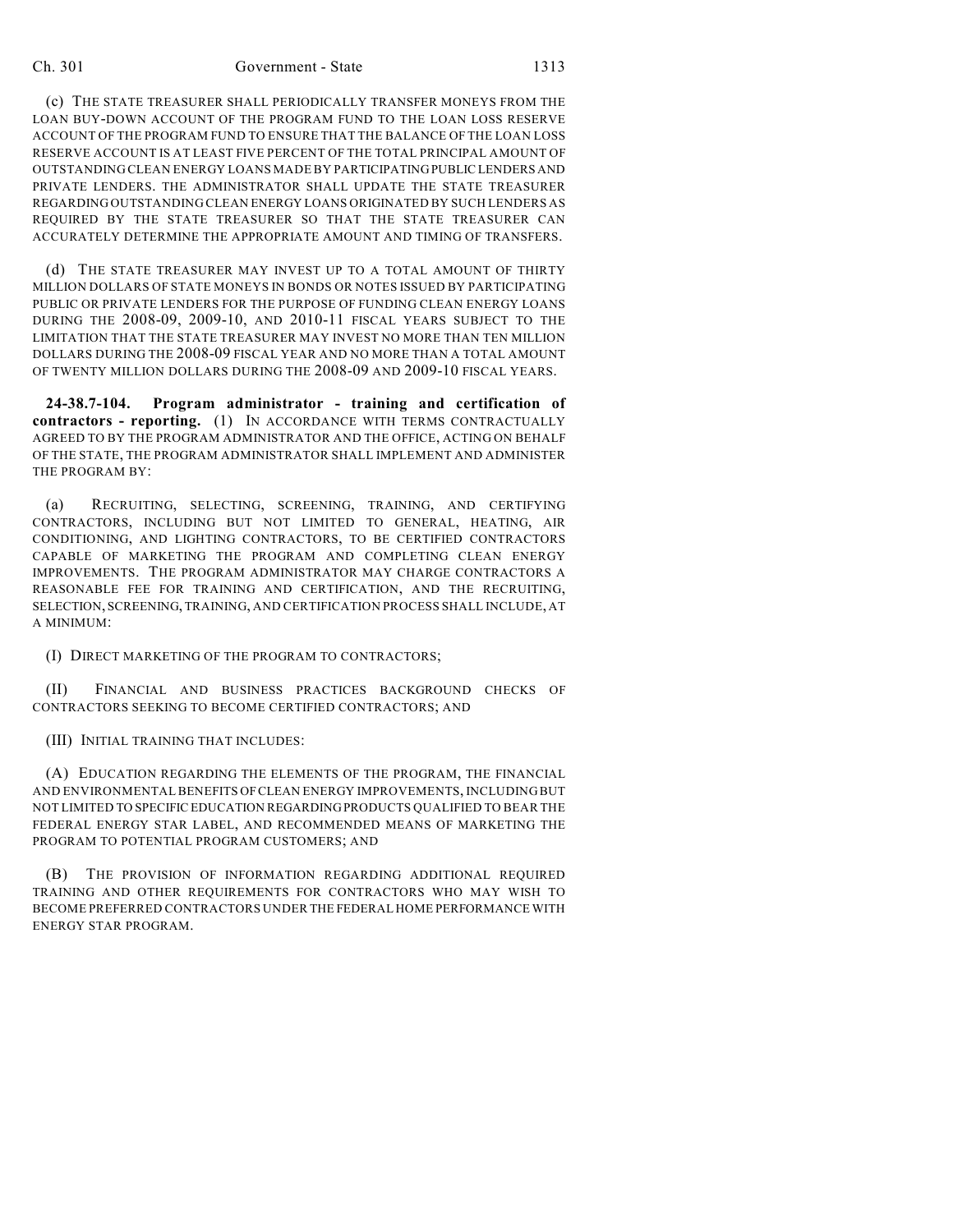(b) ISSUING ANNUAL REPORTS REGARDING THE ADMINISTRATION OF THE PROGRAM AS SPECIFIED IN SUBSECTION (3) OF THIS SECTION.

(2) A POTENTIAL QUALIFIED BORROWER SHALL APPLY FOR A CLEAN ENERGY LOAN BY COMPLETING AN INITIAL LOAN APPLICATION. THE OFFICE OR, AT THE DISCRETION OF THE OFFICE, THE PROGRAM ADMINISTRATOR OR PARTICIPATING PUBLIC LENDERS AND PRIVATE LENDERS SHALL PRESCRIBE THE FORM OF THE LOAN APPLICATION AND SHALL DETERMINE, BASED ON THE APPLICATION AND SUCH OTHER INFORMATION AS THE ADMINISTRATOR MAY REASONABLY REQUIRE FROM THE APPLICANT, WHETHER THE APPLICANT IS A QUALIFIED BORROWER AND, IF SO, WHETHER THE QUALIFIED BORROWER IS A FIRST TIER, SECOND TIER, OR THIRD TIER QUALIFIED BORROWER. HOWEVER, A PARTICIPATING PUBLIC LENDER MAY ONLY ORIGINATE CLEAN ENERGY LOANS FOR FIRST TIER AND SECOND TIER QUALIFIED BORROWERS. A QUALIFIED BORROWER MAY CHOOSE A LOAN TERM OF UP TO TEN YEARS.THE STATE TREASURER SHALL, USING A FORMULA TIED TO A REGULARLY PUBLISHED INTEREST RATE INDEX SELECTED BY THE STATE TREASURER, DETERMINE A BASE ANNUAL RATE OF INTEREST TO BE CHARGED ON LOANS MADE TO THIRD TIER QUALIFIED BORROWERS. THE STATE TREASURER SHALL SET AN ANNUAL RATE OF INTEREST FOR LOANS TO SECOND TIER QUALIFIED BORROWERS BY SUBTRACTING A NUMBER OF BASIS POINTS SELECTED BY THE STATE TREASURER FROM THE BASE ANNUAL RATE AND SHALL SET AN ANNUAL RATE OF INTEREST FOR LOANS TO FIRST TIER QUALIFIED BORROWERS BY SUBTRACTING A NUMBER OF BASIS POINTS SELECTED BY THE STATE TREASURER FROM THE ANNUAL RATE OF INTEREST FOR LOANS TO SECOND TIER QUALIFIED BORROWERS. THE INTEREST RATE CHARGED TO A QUALIFIED BORROWER THAT IS A NONPROFIT CORPORATION OR A HOUSING AUTHORITY SHALL BE THE INTEREST RATE CHARGED TO SECOND TIER QUALIFIED BORROWERS; EXCEPT THAT THE INTEREST RATE CHARGED TO A NONPROFIT CORPORATION OR HOUSING AUTHORITY SHALL BE THE INTEREST RATE CHARGED TO FIRST TIER QUALIFIED BUYERS IF THE NONPROFIT CORPORATION OR HOUSING AUTHORITY ONLY PROVIDES THE HOUSING FOR WHICH THE LOAN WILL FINANCE CLEAN ENERGY IMPROVEMENTS TO INDIVIDUALS OR FAMILIES WHO ARE FIRST TIER QUALIFIED BORROWERS.

(3) (a) NO LATER THAN ONE YEAR FROM THE DATE OF ISSUANCE OF THE FIRST CLEAN ENERGY LOAN BY A PARTICIPATING PUBLIC LENDER OR PRIVATE LENDER PURSUANT TO THIS ARTICLE, AND NO LATER THAN THE SAME DATE EACH SUBSEQUENT YEAR, THE PROGRAM ADMINISTRATOR SHALL PROVIDE TO THE OFFICE A REPORT DETAILING ITS ADMINISTRATION OF THE PROGRAM SINCE ITS INCEPTION AND FOR THE PRIOR FISCAL YEAR. THE REPORT SHALL INCLUDE, AT A MINIMUM:

(I) A DETAILED ACCOUNTING OF THE FINANCIAL STATUS OF THE PROGRAM, INCLUDING STATEMENTS REGARDING:

(A) THE TOTAL NUMBER AND PRINCIPAL AMOUNT OF CLEAN ENERGY LOANS ORIGINATED AND THE NUMBER AND PRINCIPAL AMOUNT OF CLEAN ENERGY LOANS ORIGINATED TO FIRST TIER, SECOND TIER, AND THIRD TIER QUALIFIED BORROWERS;

(B) THE TOTAL AMOUNT OF OUTSTANDING PRINCIPAL AND INTEREST ON CLEAN ENERGY LOANS OWED BY QUALIFIED BORROWERS AND THE AMOUNT OF SUCH PRINCIPAL AND INTEREST OWED BY FIRST TIER, SECOND TIER, AND THIRD TIER QUALIFIED BORROWERS;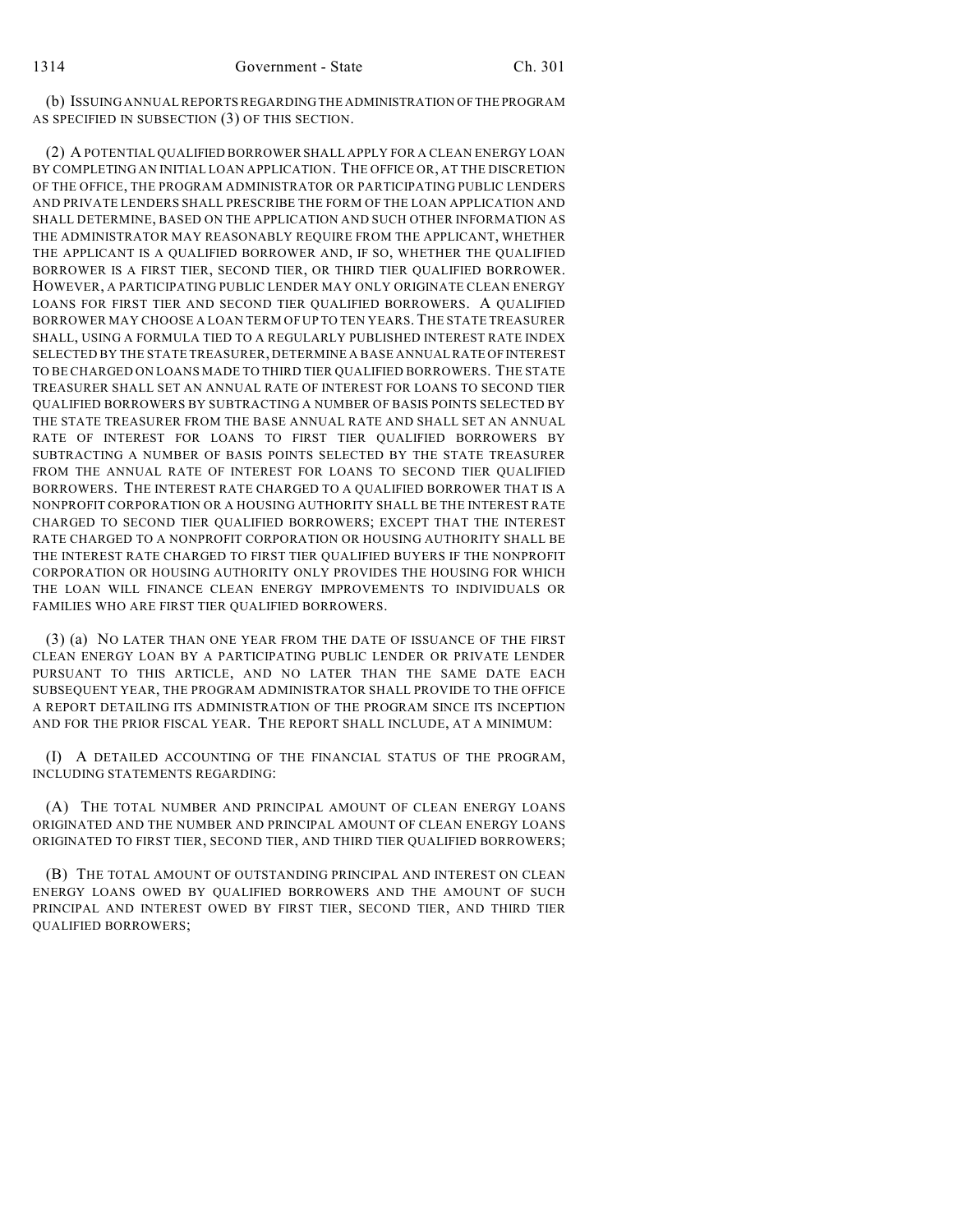#### Ch. 301 Government - State 1315

(C) THE TOTAL NUMBER AND PRINCIPAL AND INTEREST AMOUNTS OF ANY UNCOLLECTIBLE CLEAN ENERGY LOANS WRITTEN OFF BY PARTICIPATING PUBLIC LENDERS AND PRIVATE LENDERS AND THE NUMBER AND PRINCIPAL AMOUNTS OF SUCH LOANS ISSUED TO FIRST TIER, SECOND TIER, AND THIRD TIER QUALIFIED BORROWERS;

(D) THE TOTAL AMOUNT OF BONDS OR OTHER NOTES IN WHICH THE STATE TREASURER HAS INVESTED AS AUTHORIZED BY SECTION 24-38.7-103 (3) (d), THE PAYMENTS MADE ON SUCH BONDS OR OTHER NOTES, AND THE PAYMENTS TO BE MADE IN THE FUTURE ON SUCH BONDS OR OTHER NOTES; AND

(E) THE AMOUNTS PAID TO THE ADMINISTRATOR BY THE STATE PURSUANT TO SECTION  $24-38.7-103(3)(a)$  AND  $(3)(b)$  AND ANY CONTRACTS ENTERED INTO BY THE STATE AND THE ADMINISTRATOR AS AUTHORIZED BY THIS ARTICLE;

(II) ESTIMATES OF THE TOTAL ENERGY, EMISSIONS, AND GROSS AND NET COST SAVINGS RESULTING FROM CLEAN ENERGY IMPROVEMENTS FINANCED BY CLEAN ENERGY LOANS; AND

(III) ANY RECOMMENDED PROGRAM IMPROVEMENTS.

(b) SUBJECT TO THE LIMITATION SET FORTH IN SECTION 24-1-136 (11), NO LATER THAN JANUARY 30, 2010, AND NO LATER THAN EACH JANUARY 30 THEREAFTER, THE OFFICE SHALL REPORT TO THE TRANSPORTATION AND ENERGY COMMITTEE OF THE HOUSE OF REPRESENTATIVES AND THE AGRICULTURE, NATURAL RESOURCES, AND ENERGY COMMITTEE OF THE SENATE, OR ANY SUCCESSOR COMMITTEES, REGARDING THE PROGRAM. THE REPORT SHALL INCLUDE THE INFORMATION PROVIDED TO THE OFFICE IN THE PROGRAM ADMINISTRATOR'S ANNUAL REPORT AND WHATEVER ADDITIONAL INFORMATION THE OFFICE DEEMS RELEVANT TO FULLY APPRISE THE COMMITTEES REGARDING THE STATUS OF THE PROGRAM.

**SECTION 2.** 24-36-113 (5), Colorado Revised Statutes, is amended to read:

**24-36-113. Investment of state moneys - limitations.** (5) The state treasurer may engage in reverse repurchase agreements and securities lending programs for any securities in the state treasurer's custody AND MAY PURCHASE LOANS IF, IN THE STATE TREASURER'S DISCRETION, THE PURCHASE OF LOANS WILL YIELD A FAIR AND EQUITABLE RETURN TO THE STATE.

**SECTION 3.** Article 20 of title 30, Colorado Revised Statutes, is amended BY THE ADDITION OF A NEW PART to read:

## PART 12 RURAL CLEAN ENERGY PROJECT FINANCE PROGRAM

**30-20-1201. Short title.** THIS PART 12 SHALL BE KNOWN AND MAY BE CITED AS THE "RURAL CLEAN ENERGY PROJECT FINANCE PROGRAM ACT".

**30-20-1202. Definitions.** AS USED IN THIS PART 12, UNLESS THE CONTEXT OTHERWISE REQUIRES: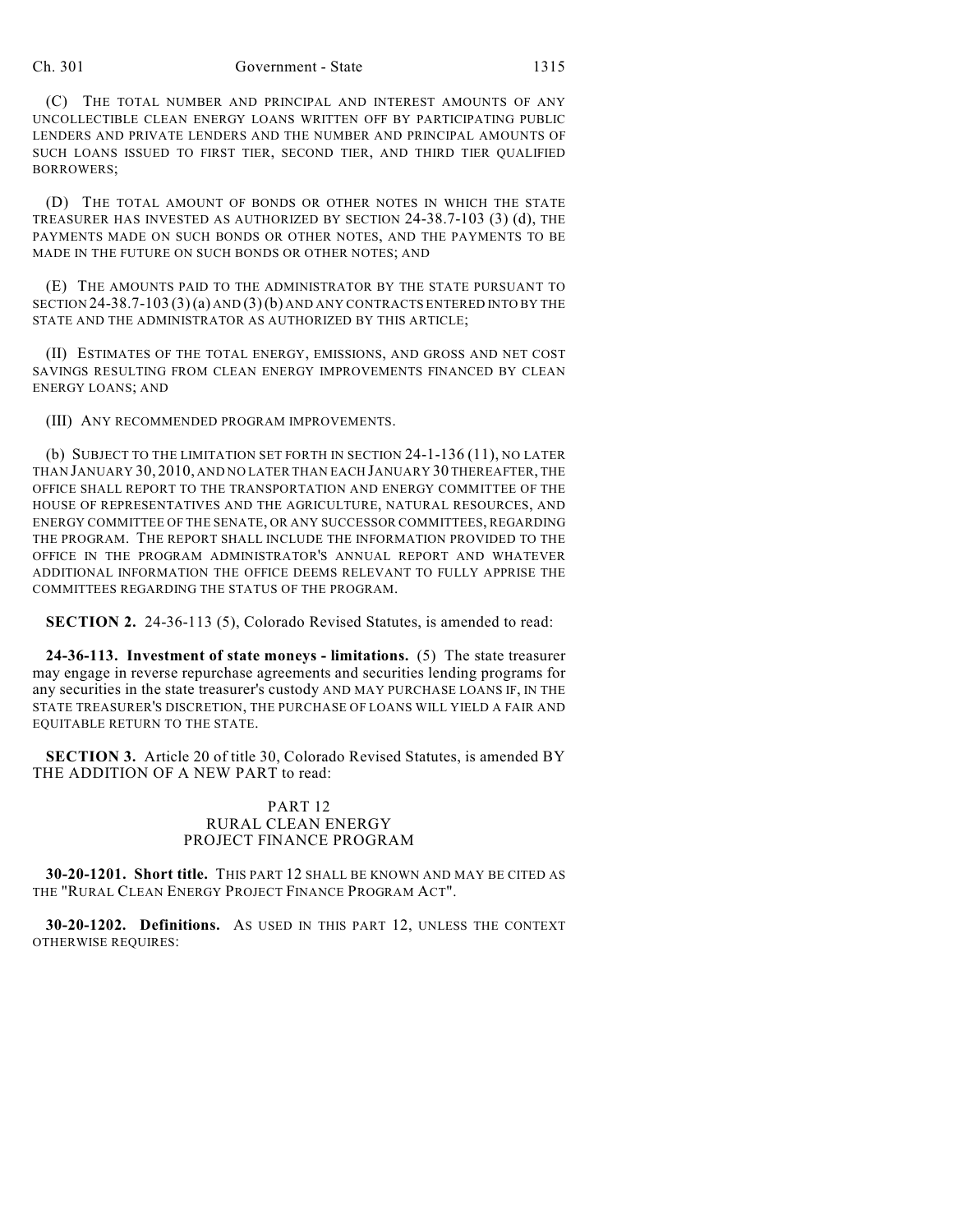(1) "BOARD" MEANS THE BOARD OF COUNTY COMMISSIONERS OF A COUNTY OR A CITY AND COUNTY.

(2) "CLEAN ENERGY" MEANS ENERGY DERIVED FROM BIOMASS, AS DEFINED IN SECTION 40-2-124 (1) (a) (I), C.R.S., GEOTHERMAL ENERGY, SOLAR ENERGY, SMALL HYDROELECTRICITY, AND WIND ENERGY, AS WELL AS ANY HYDROGEN DERIVED FROM ANY OF THE FOREGOING.

(3) "COOPERATIVE ELECTRIC ASSOCIATION" SHALL HAVE THE SAME MEANING AS SET FORTH IN SECTION 40-9.5-102, C.R.S.

(4) "ELIGIBLE APPLICANT" MEANS AN INDIVIDUAL PROPERTY OWNER OR A GROUP OF PROPERTY OWNERS THAT DO NOT OWN THE ENTIRETY OF A COOPERATIVE ELECTRIC ASSOCIATION AND THAT SEEK TO CONSTRUCT, EXPAND, OR UPGRADE AN ELIGIBLE CLEAN ENERGY PROJECT LOCATED OR TO BE LOCATED ON THE APPLICANT'S PROPERTY.

(5) "ELIGIBLE CLEAN ENERGY PROJECT" MEANS A PROJECT OWNED BY AN ELIGIBLE APPLICANT THAT PRODUCES OR TRANSMITS CLEAN ENERGY FOR PUBLIC BENEFIT ONLY, HAS A NAMEPLATE RATING OF NO MORE THAN FIFTY MEGAWATTS AND IS NOT A PART OF A LARGER PROJECT WITH A NAMEPLATE RATING OF MORE THAN FIFTY MEGAWATTS, AND IS LOCATED WITHIN THE CERTIFICATED SERVICE AREA OF A COOPERATIVE ELECTRIC ASSOCIATION. "ELIGIBLE CLEAN ENERGY PROJECT" INCLUDES TRANSMISSION LINES TO THE POINT OF ENTRY TO THE POWER GRID OF A COOPERATIVE ELECTRIC ASSOCIATION, A GENERATION AND TRANSMISSION ELECTRIC CORPORATION OR ASSOCIATION, OR ANY FEDERAL AGENCY AND ANY OTHER EQUIPMENT OR FACILITY, INCLUDING, BUT NOT LIMITED TO, SUBSTATION UPGRADES NEEDED TO DELIVER THE CLEAN ENERGY PRODUCED BY AN ELIGIBLE CLEAN ENERGY PROJECT TO A MARKET.

**30-20-1203. Eligible clean energy project financing** - **county approval private activity bond financing.** (1) AN ELIGIBLE APPLICANT MAY APPLY TO THE BOARD OF THE COUNTY OR CITY AND COUNTY IN WHICH IT PROPOSES TO CONSTRUCT, EXPAND, OR UPGRADE AN ELIGIBLE CLEAN ENERGY PROJECT FOR ASSISTANCE IN THE FINANCING OF THE PROJECT. SUBJECT TO THE REQUIREMENTS AND LIMITATIONS SPECIFIED IN FEDERAL LAW, THE "COLORADO PRIVATE ACTIVITY BOND CEILING ALLOCATION ACT", PART 17 OF ARTICLE 32 OF TITLE 24, C.R.S., AND SUBSECTION (2) OF THIS SECTION, IF THE BOARD APPROVES THE APPLICATION, IT MAY PROVIDE FINANCING ASSISTANCE BY ISSUING TAX-EXEMPT PRIVATE ACTIVITY BONDS IN A MINIMUM AMOUNT OF ONE MILLION DOLLARS ON BEHALF OF THE ELIGIBLE APPLICANT.

(2) A BOARD SHALL ISSUE TAX-EXEMPT PRIVATE ACTIVITY BONDS ON BEHALF OF AN ELIGIBLE APPLICANT TO FINANCE AN ELIGIBLE CLEAN ENERGY PROJECT SUBJECT TO THE FOLLOWING REQUIREMENTS AND LIMITATIONS:

(a) THE BOARD SHALL ENTER INTO AGREEMENTS WITH THE ELIGIBLE APPLICANT UNDER WHICH:

(I) THE BOARD AGREES TO LOAN TO THE ELIGIBLE APPLICANT THE NET PROCEEDS OF THE BONDS ISSUED SO THAT THE ELIGIBLE APPLICANT CAN FINANCE ALL OR A